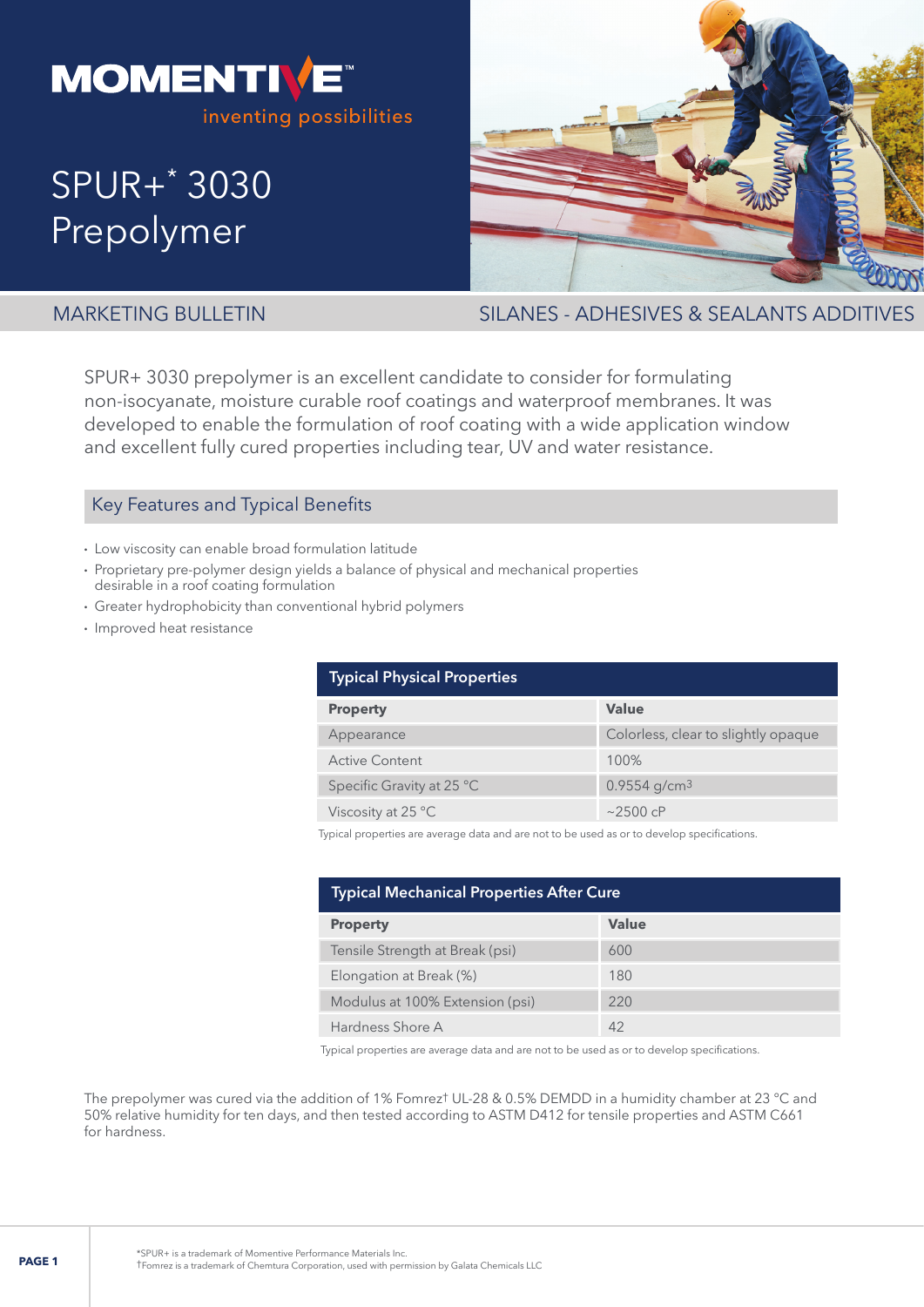# Typical Formulation in Roof Coatng

#### *Examples of Roof Coating Formulations*

|                                            | <b>Formulation 1</b> | <b>Formulation 2</b> | <b>Formulation 3</b> |
|--------------------------------------------|----------------------|----------------------|----------------------|
| SPUR+3030 prepolymer                       | 44.86                | 49.25                | 36.04                |
| Tinuvin <sup>†</sup> 765                   | 0.76                 |                      |                      |
| Tinuvin 213                                | 0.76                 |                      |                      |
| Tinuvin 384-2                              |                      | 0.99                 |                      |
| Eversorb <sup>†</sup> 81                   |                      |                      | 1.65                 |
| Jayflex <sup>†</sup> DIDP                  | 7.64                 |                      |                      |
| Acclaim <sup>†</sup> 8200                  |                      |                      | 5.15                 |
| Silquest* A-137 silane                     | 7.45                 |                      | 8.01                 |
| Carbital <sup>†</sup> C110S                | 34.5                 | 45.31                |                      |
| Omyacarb <sup>†</sup> 3 FL                 |                      |                      | 44.28                |
| DuPont Ti-Pure <sup>†</sup> R 960          | 2.86                 |                      |                      |
| Tronox <sup>†</sup> C828                   | 1.97                 | 4.12                 |                      |
| Silquest A-1100* silane                    |                      | 0.47                 |                      |
| Silquest A-1120 silane                     | 0.46                 |                      | 0.25                 |
| Silquest A-2120 silane                     | 0.46                 |                      | 0.25                 |
| Silquest A-Link* 15 silane                 | 1.58                 |                      |                      |
| Silquest A-171* silane                     |                      | 0.2                  |                      |
| Fomrez <sup>†</sup> UL-59                  | 0.25                 | 0.23                 | 0.25                 |
| Total                                      | 100                  | 100                  | 100                  |
| Viscosity of the formulation at 25 °C (cP) | ~2000                | ~17,000              | ~5,000               |

Product formulations are included as illustrative examples only. Momentive makes no representation or warranty of any kind with respect to any such formulations, including, without limitation, concerning the efficacy or safety of any product manufactured using such formulations.

†Tinuvin is a trademark of BASF SE

†Eversorb is a trademark of Everlight Chemical Industrial Corporation

†Jayflex is a trademark of Exxon Mobil Corporation

†Acclaim is a trademark of Bayer AG

†Carbital C110S is a trademark of Imerys Pigments Inc †Omayacarb is a trademark of Omya AG

†DuPont Ti-Pure is a trademark of E. I. du Pont de Nemours and Company

†Tronox is a trademark of Tronox LLC

†Fomrez is a trademark of Chemtura Corporation, used with permission by Galata Chemicals LLC

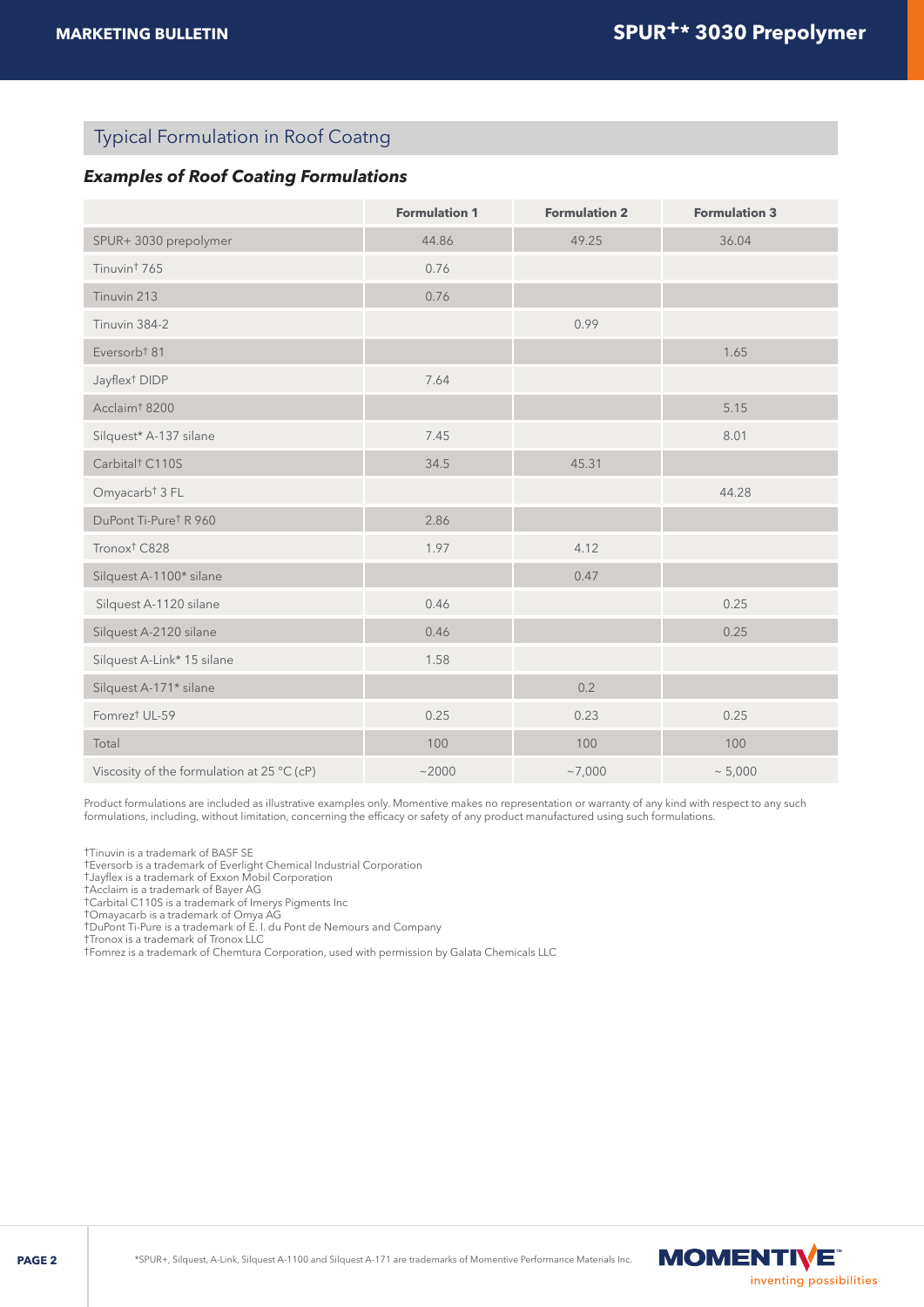## Physical Properties of the Roof Coatings Formulations

|                              | <b>Formulation 1</b> | <b>Formulation 2</b> | <b>Formulation 3</b> |
|------------------------------|----------------------|----------------------|----------------------|
| Tensile Strength at BK (psi) | 392                  | 380                  | 544                  |
| Elongation at BK (%)         | 330                  | 266                  | 136                  |
| Hardness Shore A             | 46                   | 55                   | 60                   |
| Tear Resistance (Ibs/in)     | 57                   | 58                   | 45                   |

Note: Test data. Actual results may vary.

#### *Weatherability Test of Roof Coating Formulations*

The formulated roof coatings were cured in a humidity chamber at 23 °C and 50% relative humidity for seven days, and then tested according to ASTM D412, C661, and D426 for tear resistance.

Roof coating formulation 1 was selected for more extensive testing of weatherability, as it displayed a desirable balance of elongation, hardness and tear resistance and possessed the lowest viscosity.

#### *Weatherability Test Results of Roof Coating Formulation 1*

|                                  | <b>Tensile Strength</b><br>at BK (psi) | <b>Elongation</b><br>(% ) | <b>Hardness</b><br><b>Shore A</b> |
|----------------------------------|----------------------------------------|---------------------------|-----------------------------------|
| Heat Resistance Test at 80 °C    |                                        |                           |                                   |
| Initial                          | 392                                    | 330                       | 46                                |
| After 1 week                     | 348                                    | 242                       | 45                                |
| After 3 weeks                    | 319                                    | 220                       | 45                                |
| QUV-A at 50 °C (ASTM G 53)       |                                        |                           |                                   |
| Initial                          | 392                                    | 330                       | 46                                |
| After 1 week                     | 348                                    | 246                       | 43                                |
| After 3 weeks                    | 363                                    | 275                       | 40                                |
| Cold Temperature (-20 to -25 °C) |                                        |                           |                                   |

The test samples are flexible after storage at -20 °C to -25 °C for four hours.

Note: Test data. Actual results may vary.